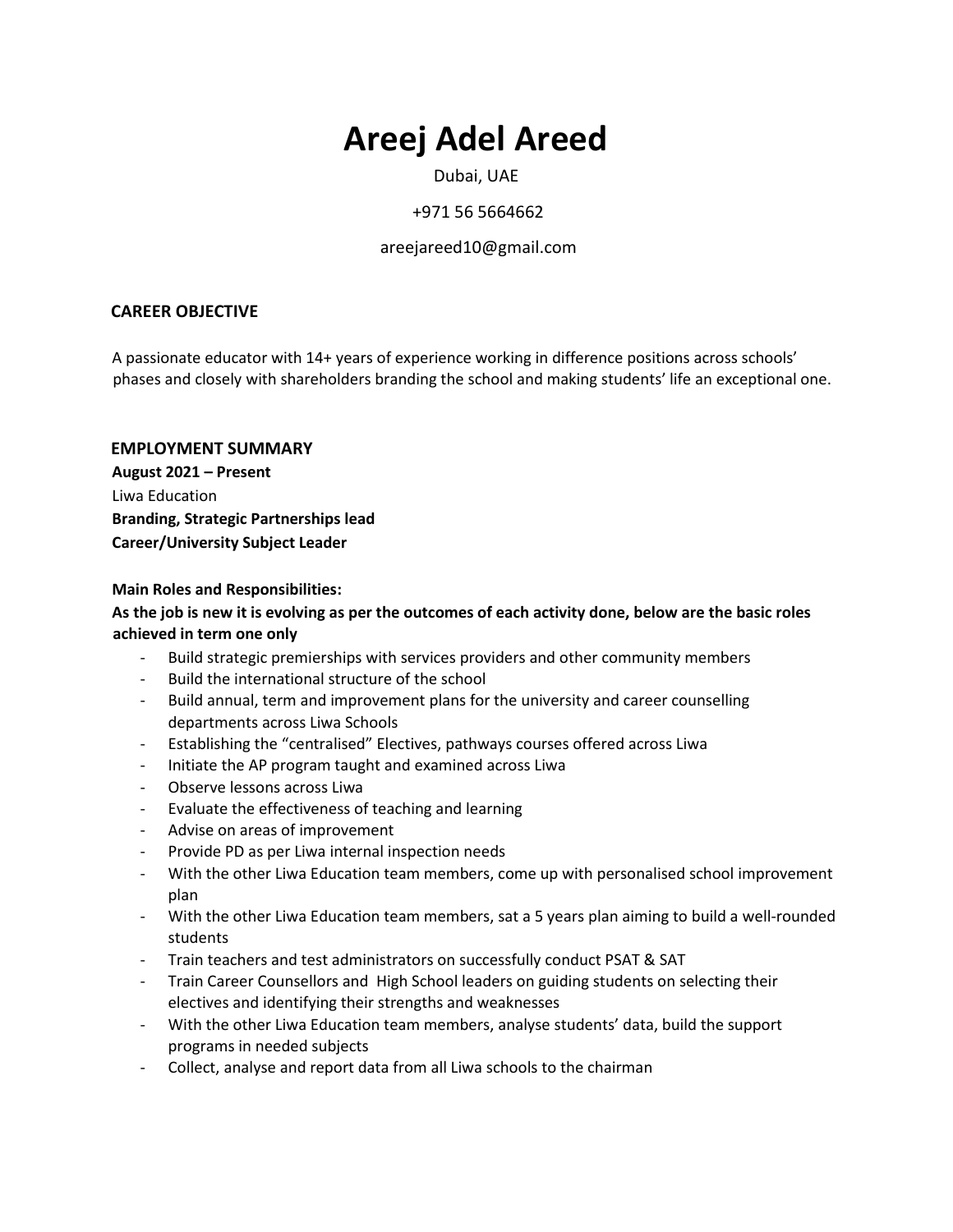Based on the findings, suggest improvement plans; such as: EmSAT support classes, extra winter packs …etc

# **Sept.2018 – July 2021** GEMS Al Khaleej National School **Student's Affairs Consultant Career/University Counselor AP Coordinator SAT Coordinator**

#### **Main Roles and Responsibilities:**

- Plan the orientation period for both new teachers and students
- Develop the set of goals/objectives for students soft skills
- Build students' leadership profiles/ activities
- Lead the SA team towards meeting the department's goals and developing them
- Researches and analyses market needs and upcoming careers
- Build/develop the high school Course Directory
- Conduct parents', students' ordination sessions
- Create Career related Pathways
- Interview new admissions' and take a discussion on acceptance
- Host Career Days for high school students
- Counsel students and parents on course offerings in conjunction of their planned career pathways
- Conduct Students' interest surveys
- Develop Elective courses offerings based on students' interest
- Participate in teachers' allocations
- Building partnerships with relevant different community organizations
- Host university fairs
- Conduct parents and students' workshops, and info sessions on graduation and different equivalency requirements
- Oversee the AP courses
- Ensure AP teachers' readiness for AP
- Observe and give feedback to AP teachers
- Order, plan, and conduct PSAT and SAT
- Order, train, conduct AP exams
- Publish final reports
- Liaison with currents students and alumni

**2016 – 2018**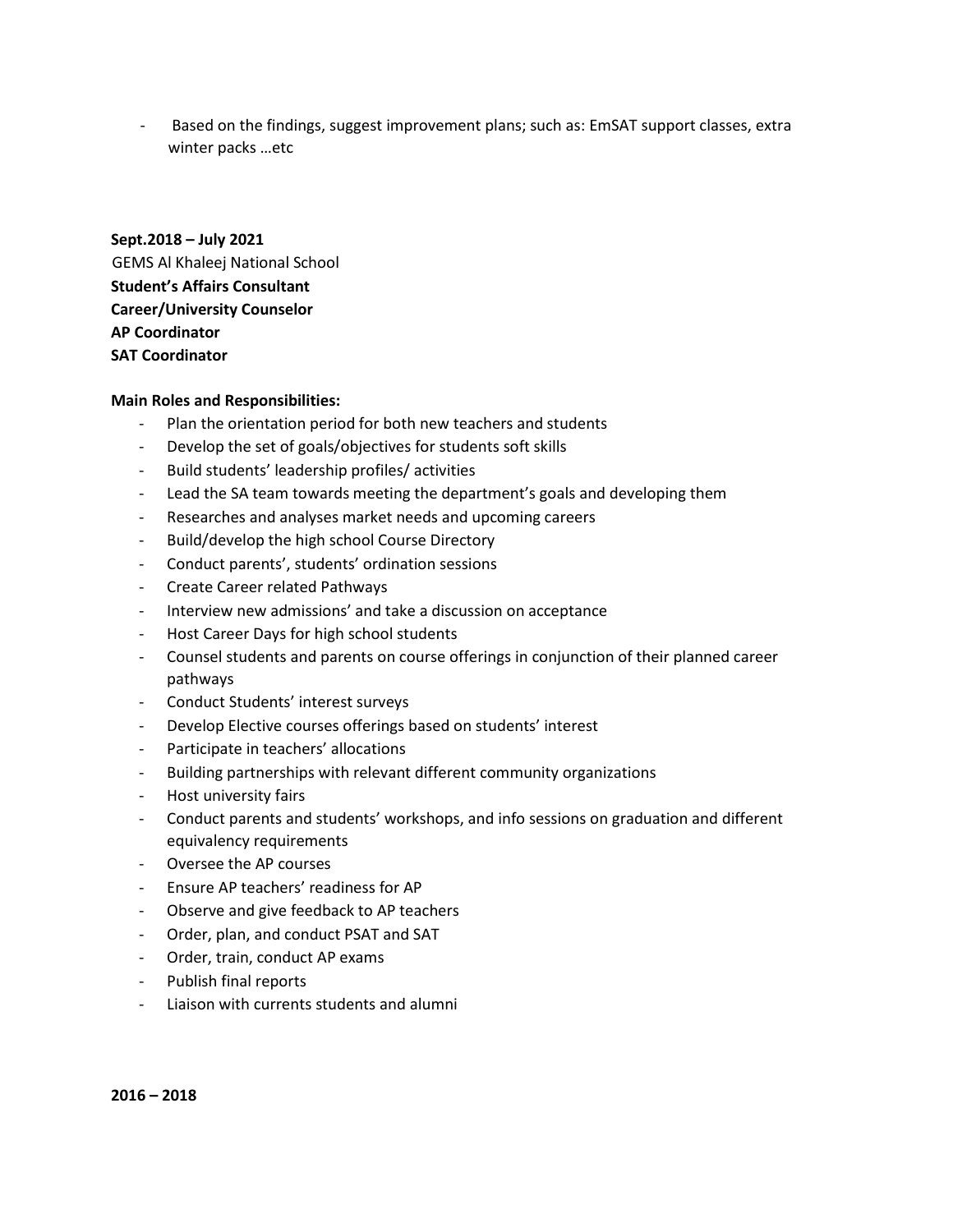#### Al Mawakeb School, Dubai, UAE **6-8 Head of Section & Career Advisor**

# **Main HoS Responsibilities**:

- Set and advance the academic and administrative strategies of the section in line with the school's strategic plans.
- Develop and sustain appropriate structures for management, consultation, decision-making and communication with staff, parents, and students.
- Ensure the best possible student/staff experience through; conduct orientation sessions for new teachers and students, Plan purposeful activities, support both teachers and students' full engagement and ownership of all school activities.
- Create a dynamic and forward looking learning/healthy environment for both staff and students
	- Train teachers on the use of MAP & CAT4 data inside the classroom.
- Set short and long-term plans aiming for improving students MAP results.
- Ensure successful execution of improving students MAP scores plan.
- Contribute to community-wide initiatives in order to improve understanding, communication, and leadership skills.
- Plan after school activities.
- Ensure successful execution of after school activities.
- Ensure students' and parents' readiness for HS.
- Ensure all staff have access to the necessary support to enable them to contribute fully and develop their skills and experience.
- Ensure that staff performance is managed appropriately and in a way that is consistent with the expectations of AMSI.
- Review the DISP reports, feedback and recommendations and set immediate plan to make sure all requirements are met.
- Plan, manage, and run the SEF writing meetings
- Reviewing the annual, promotion, final reports **Career Advisor Responsibilities**:
- Create the department's procedures
- Meet with students individually, regional, and program related groups
- Build good relation with local and international universities
- Plan and organize university fairs
- Plan and conduct student's workshops-university admission applications, personal statements writing…etc
- Guide students building their profiles
- Ensure that students are meeting their deadlines
- Write term reports

**2013 - 2016**  Dubai Arab American School, Dubai, UAE **English Teacher**